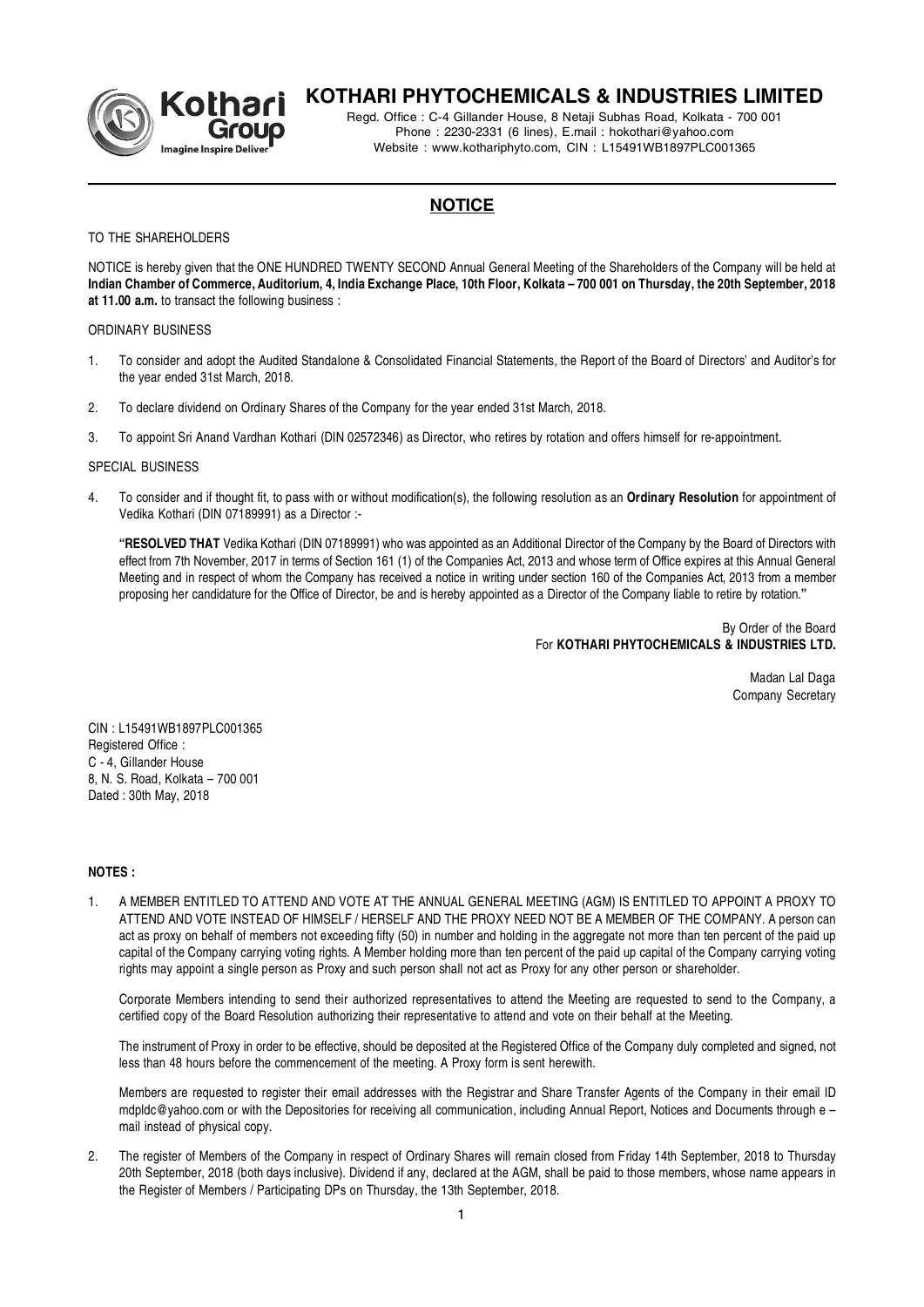3. Members holding shares in physical form are requested to notify immediately changes, if any in their registered address, bank particulars and Income Tax Permanent Account Number (PAN) to the Company's Registrar and Share Transfer Agent at the below mentioned address quoting their Folio Numbers:

Maheshwari Datamatics Private Limited (Unit : Kothari Phytochemicals & Industries Limited) 23, R. N. Mukherjee Road, 5th Floor, Kolkata – 700 001 Phone : (033) 2243-5029, 2248-2248, 2231-6839 Fax : (033) 2248-4787, Email : mdpldc@yahoo.com

In case Shares are held in electronic form, these information should be passed on directly to their respective Depository Participant (DP).

- 4. Members / Proxies should bring the Attendance Slip duly filled in for attending the Meeting and also their copy of the Annual Report.
- 5. The Register of Directors and Key Managerial Personnel and their shareholding, maintained under Section 170 of the Companies Act, 2013 will be available for inspection by the members at the Annual General Meeting of the Company.

The Register of Contracts or Arrangements in which the Directors are interested, maintained under Section 189 of the Companies Act, 2013 will be available for inspection by the Members at the Annual General Meeting of the Company.

- 6. Electronic copy of the Annual Report for 2017 18 is being sent to all Members whose email ids are registered with the Depository Participants for communication purposes unless any member has requested for a hard copy of the same. For members who have not registered their email address, physical copies of the Annual Report for 2017 - 18 is being sent in the permitted mode.
- 7. Electronic copy of the Notice of the 122nd Annual General Meeting of the Company inter alia indicating the process and manner of e voting along with Attendance Slip and Proxy Form is being sent to all the members whose email ids are registered with the Depository Participant(s) for communication purposes unless any member has requested for a hard copy of the same. For Members who have not registered their email addresses, physical copies of the Notice of 122nd Annual General Meeting of the Company inter alia indicating the process and manner of e – voting along with attendance Slip and Proxy Form is being sent in the permitted mode.
- 8. Even after registering for e communication, members are entitled to receive such communication in physical form, upon making a request for the same, by post free of cost. For any communication, the members may also send requests to the Company's investor email id: mldaga1957@yahoo.co.in
- 9. Brief resume of the Directors seeking appointment/ re-appointment at the Meeting alongwith details of their other Directorship and shareholding in the Company pursuant to Regulation 26(4) and 36(3), as applicable, of the Securities and Exchange Board of India (Listing Obligations and Disclosure Requirements) Regulations, 2015 and Secretarial Standards are provided as an annexure to this Notice.
- 10. Pursuant to the provisions of Section 124 and 125 of the Companies Act, 2013, all unclaimed dividend till the financial year ended on 31st March, 2010 has already been transferred to the Investor Education and Protection Fund (IEPF) and all subsequent unpaid dividend will be transferred to IEPF, from time to time. Members who have not yet encashed the dividend warrant(s), for the financial year 2010-2011 or any subsequent financial year(s) are requested to submit their claims at the Registered Office of the Company. The dividend for the financial year(s) 2010-2011 is due to be transferred to IEPF immediately after 16th September, 2018. Hence, it is in the shareholders' interest to claim any uncashed dividends/ unclaimed dividends. It may also be noted that once the unclaimed dividend is transferred to IEPF, as stated, no further claim shall be entertained by the Company in that respect. Attention of the members is drawn to the provisions of Section 124(6) of the Act, which require Company to transfer in the name of IEPF Authority all shares in respect of which dividend has not been paid or claimed for seven consecutive years or more.

In accordance with the aforesaid provisions of the Act, read with the Investor Education and Protection Fund Authority (Accounting, audit, Transfer and Refund) Rules, 2016, as amended, the Company has already transferred all the shares in respect of which dividend declared for the financial year 2008-2009 and 2009-2010, which has not been claimed for seven consecutive years or more to the Investor Education and Protection Fund. Members are advised to visit the Company's website at https://www.kothariphyto.com to ascertain details of shares liable for transfer to IEPF Authority for the financial year 2010-2011.

# **Voting through electronic means**

11. Pursuant to provisions of Section 108 of the Companies Act, 2013 and Rule 20 of the Companies (Management and Administration) Rules, 2014, as amended by the Companies (Management and Administration) Amendment Rules, 2015 and as per Regulation 44 of the SEBI (Listing Obligations and Disclosure Requirements) Regulation, 2015 (LODR), the Company is pleased to provide members facility to exercise their right to vote at the 122nd Annual General Meeting (AGM) by electronic means and the **business may be transacted through e – Voting Services. The facility of casting the votes by the members using an electronic voting system from a place other than venue of the AGM ("remote e – voting") will be provided by National Securities Depository Limited (NSDL)**.

The Company has approached NSDL for providing e – voting services through our e – voting platform. In this regard, your Demat Account / Folio Number has been enrolled by the Company for your participation in e – voting on resolution placed by the Company on e – Voting system.

The Notice of the Annual General Meeting (AGM) of the Company inter alia indicating the process and manner of e – Voting process along with printed Attendance Slip and Proxy Form can be downloaded from the link **https://www.evoting.nsdl.com** or www.kothariphyto.com

**The e – voting period commences on September 17, 2018 (9:00 am) and ends on September 19, 2018 (5:00 pm).** During this period shareholders' of the Company, may cast their vote electronically. The e – voting module shall also be disabled for voting thereafter. Once the vote on a resolution is cast by the shareholder, the shareholder shall not be allowed to change it subsequently.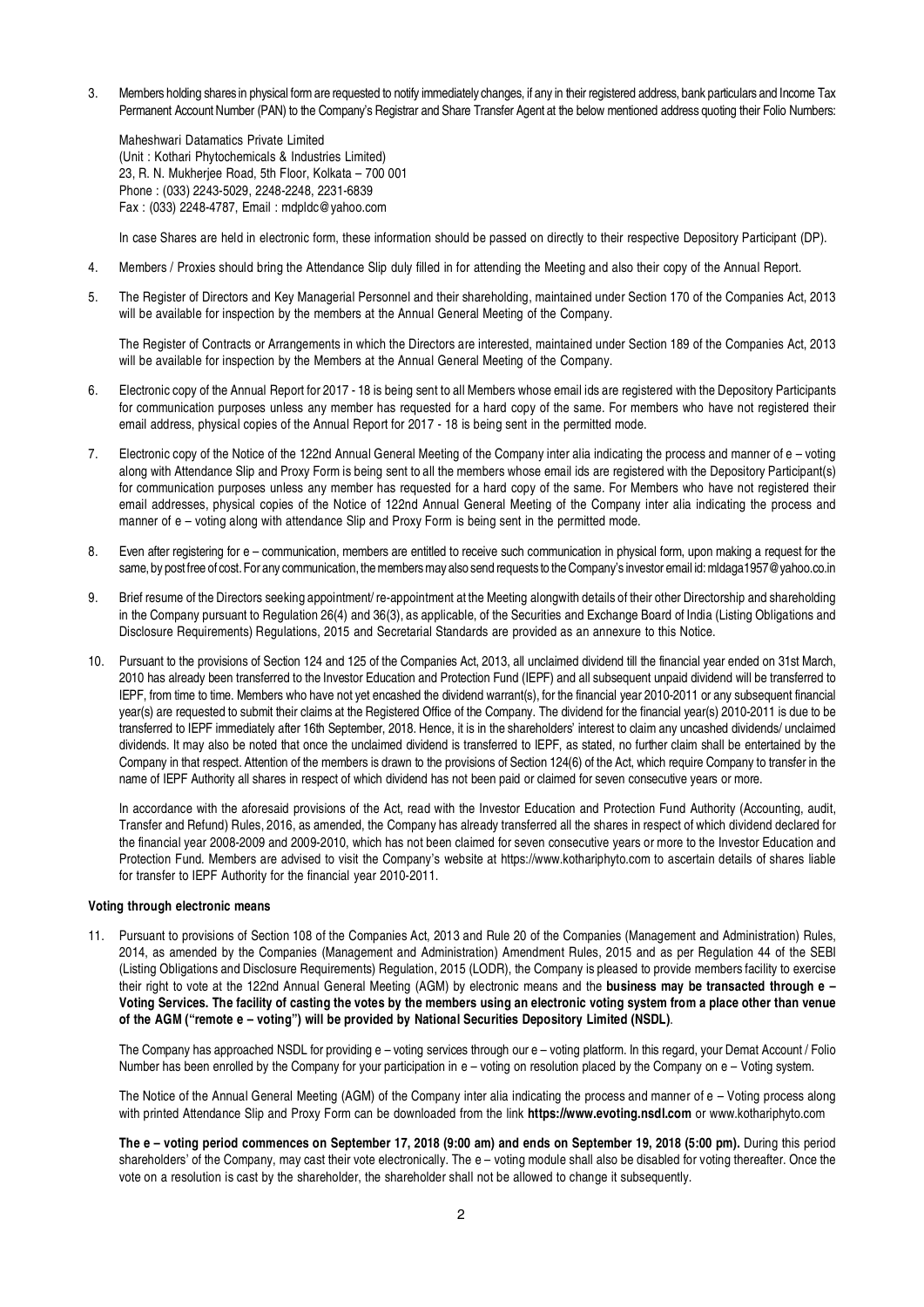The voting rights of members shall be in proportion to their shares of the paid up ordinary share capital of the Company as on the **cut – off date** of **13th September, 2018**. Any person, who acquires shares of the Company and become member of the Company after dispatch of the notice and holding shares as of the cut – off date i. e. 13th September, 2018, may obtain the login ID and password by sending a request at evoting@nsdl.co.in or mldaga1957@yahoo.co.in / mdpldc@yahoo.com

The facility for voting through ballot paper / Poll Paper shall be made available at the AGM and the members attending the meeting who have not cast their vote by remote e – voting shall be able to exercise their right at the meeting through ballot paper.

The procedure to login to  $e -$  Voting website is given below:

- 1. Open the attached PDF file "**e Voting.pdf**" giving your Client ID (in case you are holding shares in demat mode) or Folio No. (in case you are holding shares in physical mode) as password, which contains your "User ID" and "Password for e – voting". Please note that the password is an initial password. You will not receive this PDF file if you are already registered with NSDL for e – voting.
- 2. Launch internet browser by typing the URL **https://www.evoting.nsdl.com/**
- 3. Click on "Shareholder Login".
- 4. Put User ID and password as initial password noted in step (1) above and Click Login. If you are already registered with NSDL for e voting then you can use your existing user ID and password. If you forgot your password, you can reset your password by using "Forgot User Details / Password" option available on www.evoting.nsdl.com
- 5. Password Change Menu appears. Change the password with new password of your choice with minimum 8 digits / characters or combination thereof.
- 6. Home page of remote "e Voting" opens. Click on e Voting: Active Voting Cycles.
- 7. Select "EVEN" of **Kothari Phytochemicals & Industries Limited**. Members can cast their vote online from **September 17, 2018 (9:00 am)** till **September 19, 2018 (5:00 pm).**

#### **Note: e – Voting shall not be allowed beyond said time.**

- 8. Now you are ready for "e Voting" as "Cast Vote" page opens.
- 9. Cast your vote by selecting appropriate option and click on "Submit" and also "Confirm", when prompted.
- 10. Institutional shareholders (i. e., other than Individuals, HUF, NRI etc.) are also required to send scanned copy (PDF / JPG Format) of the relevant Board Resolution / Authority Letter etc. together with attested specimen signature of the duly authorized signatory(ies) who are authorized to vote, to Mr. Ashok Kumar Daga (PCS) as the Scrutinizer, who is appointed by the Company through e – mail **daga.ashok@gmail.com** with a copy marked to **evoting@nsdl.co.in**

#### Please note the following:

A member may participate in the AGM even after exercising his right to vote through remote e – voting but shall not be allowed to vote again at the AGM.

A person, whose name is recorded in the register of members or in the register of beneficial owners maintained by the depositories as on the cut – off date only shall be entitled to avail the facility of remote e – voting as well as voting at the AGM through ballot paper.

The Chairman shall, at the AGM, at the end of discussion on the resolutions on which voting is to be held, allow voting with the assistance of scrutinizer, by use of ballot paper for all those members who are present at the AGM but have not cast their votes by availing the remote e – voting facility.

The Scrutinizer shall after the conclusion of voting at the general meeting, will first count the votes cast at the meeting and thereafter unblock the votes cast through remote e – voting in the presence of at least two witnesses not in the employment of the Company and shall make, not later than three days of the conclusion of the AGM, a consolidated scrutinizer's report of the total votes cast in favour or against, if any, to the Chairman or a person authorized by him in writing, who shall countersign the same and declare the result of the voting forthwith.

### Other information:

- Login to e voting website will be disabled upon five unsuccessful attempts to key in the correct password. In such an event, you will need to go through 'Forgot Password' option available on the site to reset the same.
- Your login id and password can be used by you exclusively for e voting on the resolutions placed by the companies in which you are the shareholder.
- It is strongly recommended not to share your password with any other person and take utmost care to keep it confidential.
- Please note that if you have opened 3 in 1 account with ICICI Group i. e. bank account and demat account with ICICI Bank Limited and trading account with ICICI Securities Limited, you can access e – Voting website of NSDL through their website viz.; **www.icicidirect.com** for the purpose of casting your votes electronically by using your existing user ID and password used for accessing the website **www.icicidirect.com**. Please note that in case you are not able to login through the ICICI direct website, you can also access the e - Voting system of NSDL by using your existing user ID and password for the evoting system of NSDL.